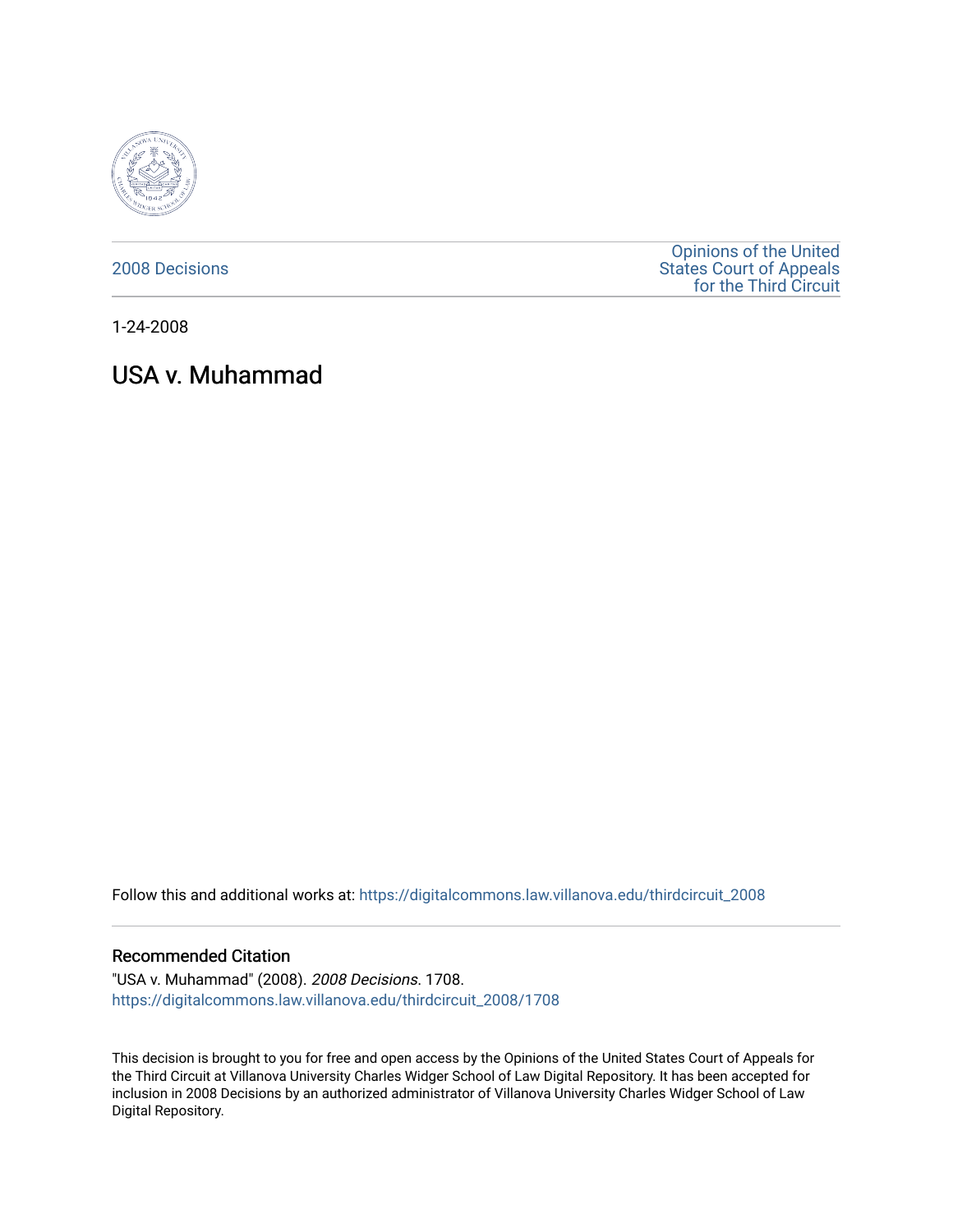# NOT PRECEDENTIAL UNITED STATES COURT OF APPEALS FOR THE THIRD CIRCUIT

No. 06-4883 \_\_\_\_\_\_\_\_\_\_\_\_\_\_\_

\_\_\_\_\_\_\_\_\_\_\_\_\_\_\_

### UNITED STATES OF AMERICA

v.

LONDON SMITH aka SHAKIL MUHAMMAD Shakil Muhammad a/k/a London Smith,

Appellant

On Appeal from the United States District Court for the Middle District of Pennsylvania (D.C. No. 05-cr-00329) District Judge: Honorable Christopher C. Conner

\_\_\_\_\_\_\_\_\_\_\_\_\_\_\_

Submitted Under Third Circuit LAR 34.1(a) January 7, 2008

\_\_\_\_\_\_\_\_\_\_\_\_\_\_\_

Before: FUENTES and JORDAN, *Circuit Judges* and O'NEILL\*, *District Judge.*

> Filed: January 24, 2008 \_\_\_\_\_\_\_\_\_\_\_\_\_\_\_

OPINION OF THE COURT \_\_\_\_\_\_\_\_\_\_\_\_\_\_\_

\_\_\_\_\_\_\_\_\_\_\_\_\_\_\_

 <sup>\*</sup>Honorable Thomas N. O'Neill, Jr., United States District Court Judge for the Eastern District of Pennsylvania, sitting by designation.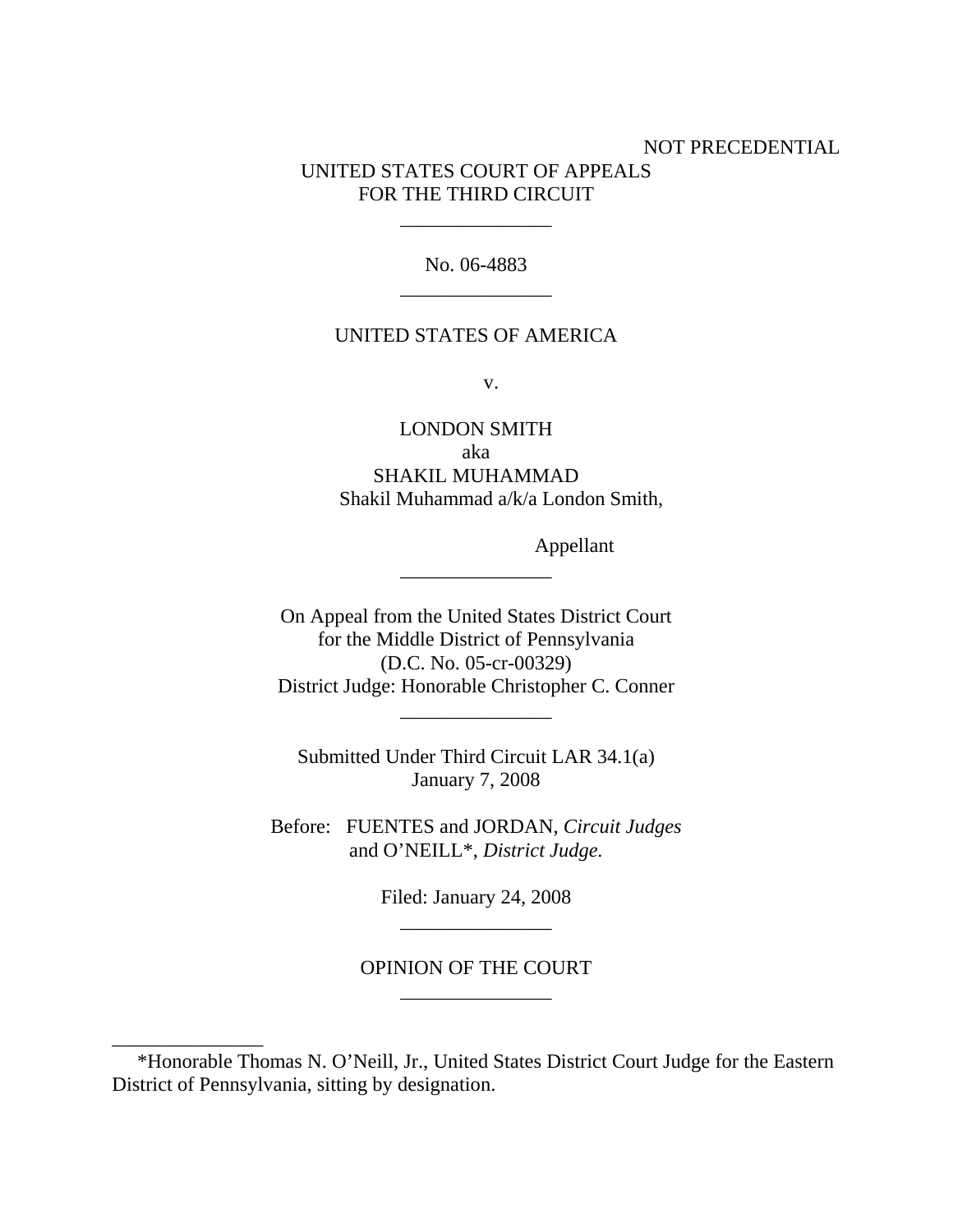JORDAN, *Circuit Judge*.

Shakil Muhammad, also known as London Smith, appeals his conviction and sentence for unlawful distribution and possession with intent to distribute heroin, in violation of 21 U.S.C. § 841(a)(1), and for being a felon in unlawful possession of a firearm, in violation of 18 U.S.C. § 922(g). Finding no error, we will affirm.

#### **I. Background**

Because we write solely for the parties' benefit, we assume familiarity with the case and discuss only the background information necessary to our decision. Muhammad was indicted for the offenses already noted and, after some procedural steps not relevant here, he chose to plead guilty to those offenses. Before accepting the guilty plea, the District Court conducted a careful colloquy, which included the following exchanges with Muhammad:

The Court: Do you understand that the terms of the plea agreement are simply recommendations to the court, and that I can reject the recommendations without permitting you to withdraw your plea of guilty and impose a sentence which is more severe than you may anticipate?

Defendant: Yes, Your Honor.

\*\*\*

The Court: Do you understand that the total statutory maximum term of imprisonment under the United States Code for these offenses is thirty years, a fine of 1.25 million dollars, ... a total of eight years of supervised release, and in addition to the costs of prosecution, denial of certain federal benefits, and a \$200 assessment?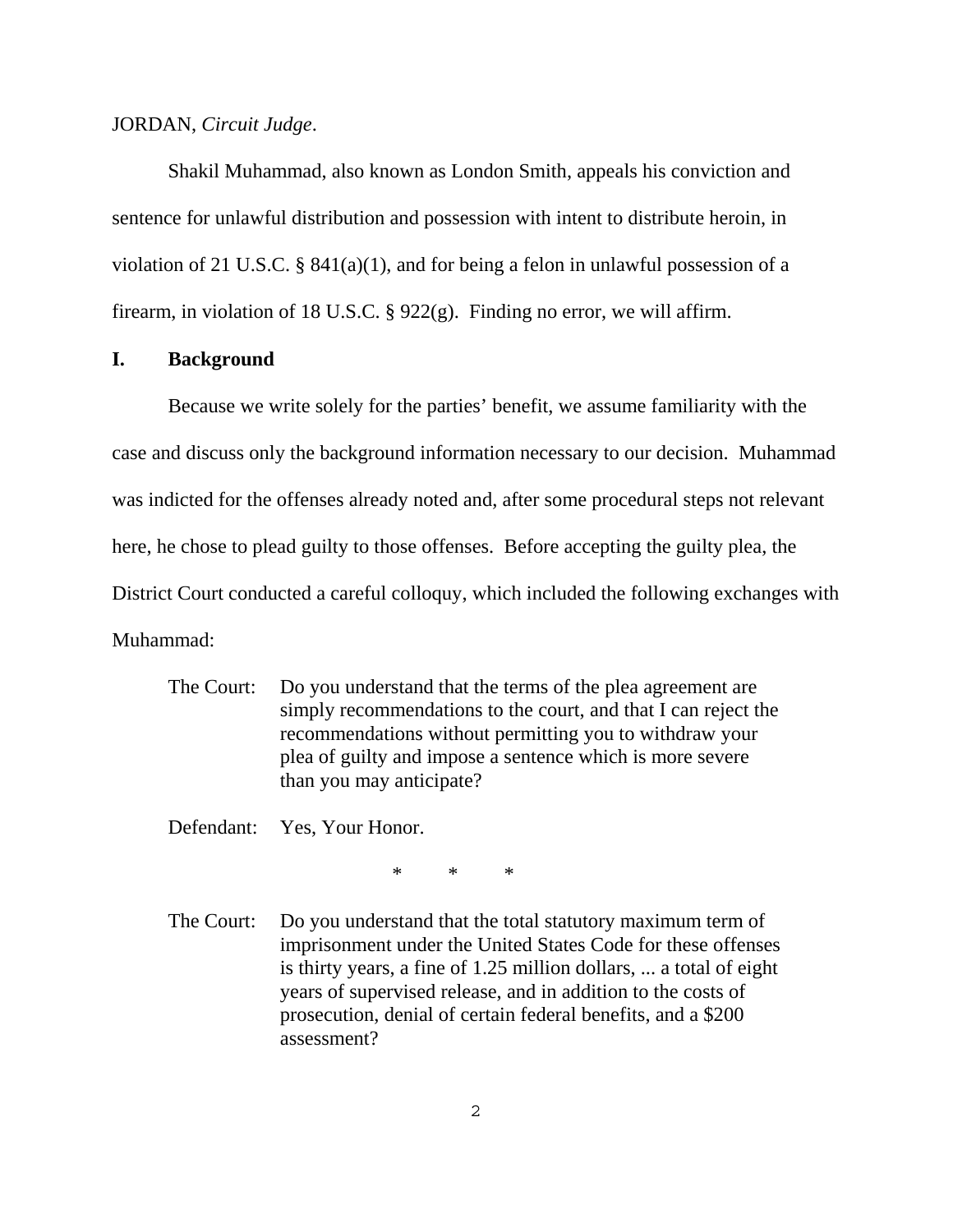Defendant: Yes, Your Honor.

\*\*\*

The Court: You should be advised that prior conviction can affect your guideline sentencing range... . Do you understand this?

Defendant: Yes, Your Honor.

\*\*\*

The Court: Now, if your attorney or anyone else has estimated your guideline sentence at this time and I determine after I review the presentence report that the guideline is different from what has been estimated to you, you cannot withdraw your guilty plea. Do you understand that?

Defendant: Yes.

\*\*\*

The Court: Do you understand that the guideline range is advisory only, and that after your guideline range has been determined that the court has the authority to impose a sentence that is more severe or less severe that the sentence called for by the guidelines?

Defendant: Yes, Your Honor.

(Quoted in App. at 15-16.)

In short, Muhammad affirmed that he understood the penalties facing him, that he could not withdraw his guilty plea simply because it appeared he could receive a harsher sentence than he thought he would, and that he wanted to plead guilty because he was, in fact, guilty. (App. At 15-16, 64.) Nevertheless, after seeing the presentence report, Muhammad decided that he really did not want to plead guilty after all. He freely admits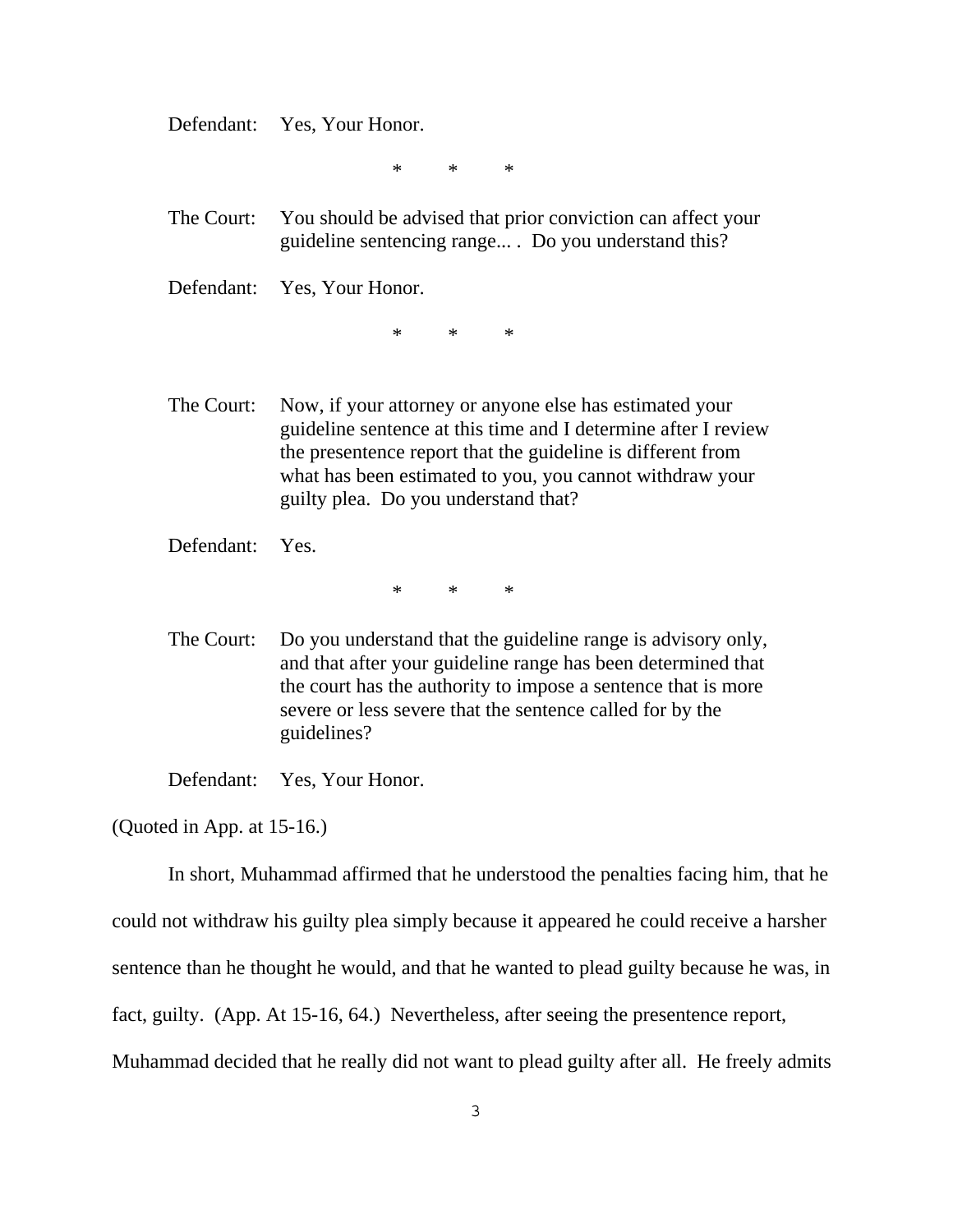that his change of heart came because he believed from the presentence report that he was facing a harsher sentence than he had earlier anticipated. Since the report suggested that he should be classified as a "career offender" and calculated his potential sentence on that basis, Muhammad decided that he really had not possessed his heroin with the intent to distribute it. It was, instead, his personal stash, for his personal use.

In a written opinion, the District Court declined to allow Muhammad to withdraw his guilty plea. That same day, an amended presentence report issued, saying that Muhammad should not be classified as a "career offender" and adjusting his guideline calculation accordingly. At sentencing a few days later, the Court agreed that the career offender designation was not applicable and proceeded to sentence Muhammad to 104 months imprisonment on each of the two counts of conviction, the time to be served concurrently. The sentence also included the payment of fines, special assessments, restitution, and supervised release.

#### **II. Discussion**

Muhammad makes two arguments on appeal.<sup>1</sup> First, he argues that the District Court erred in refusing to allow him to withdraw his guilty plea. "We review a district court's ruling denying a defendant's motion to withdraw his guilty plea before sentencing pursuant to an abuse of discretion standard." *United States v. Jones*, 336 F.3d 245, 252

<sup>&</sup>lt;sup>1</sup>The District Court had jurisdiction over this case pursuant to 18 U.S.C. § 3231. We have jurisdiction under 28 U.S.C. § 1291 and 18 U.S.C. § 3742(a).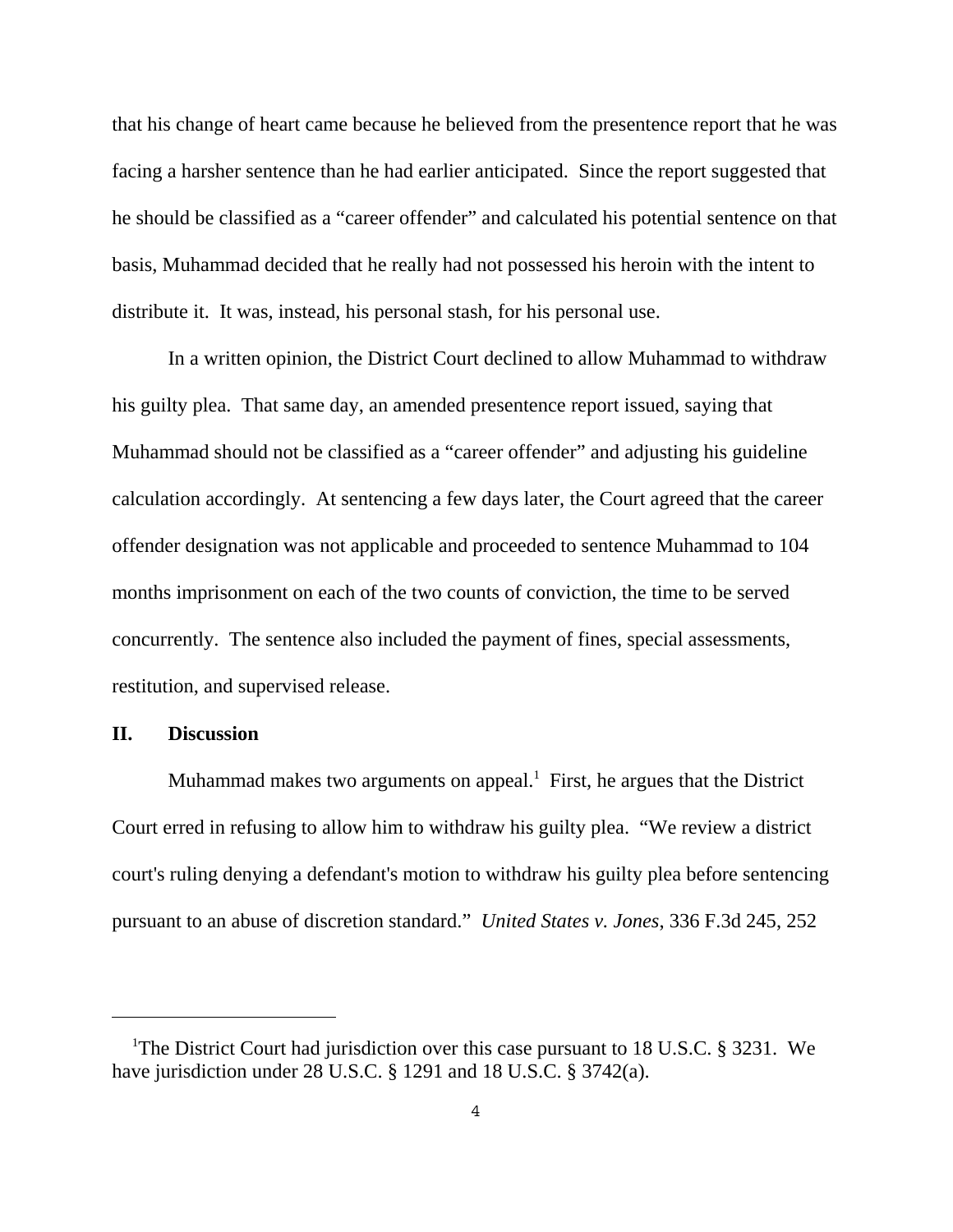(3d Cir. 2003) (citation omitted). Under these circumstances, there was no abuse of discretion in holding Muhammad to the plea he had freely entered.

Federal Rule of Criminal Procedure 32(e) provides, in pertinent part: "If a motion to withdraw a plea of guilty ... is made before a sentence is imposed, the court may permit the plea to be withdrawn if the defendant shows any fair and just reason." The defendant bears the burden of demonstrating he has a "fair and just" reason, "and that burden is substantial." *Jones*, 336 F.3d at 252. We have asked district courts to consider three factors when considering a motion to withdraw a guilty plea: "(1) whether the defendant asserts his innocence; (2) the strength of the defendant's reasons for withdrawing the plea; and (3) whether the government would be prejudiced by the withdrawal." *Id.* We focus, as did the District Court, on the first two factors, since the government chose not to assert that it would be prejudiced by withdrawal of the plea.

As to the first factor, Muhammad does assert his innocence, claiming that he never intended to distribute the heroin that he packaged in 300 baggies. The District Court justifiably found the claim incredible, but, besides being beyond belief, such "[b]ald assertions of innocence are insufficient to permit a defendant to withdraw his guilty plea." *Jones*, 336 F.3d at 252. Instead, "[a]ssertions of innocence must be buttressed by facts in the record that support a claimed defense." *United States v. Brown*, 250 F.3d 811, 818 (3d Cir. 2001) (internal quotation marks and citation omitted). Since Muhammad points to nothing in the record to justify his new claim of innocence, it does not support his effort to withdraw his guilty plea.

5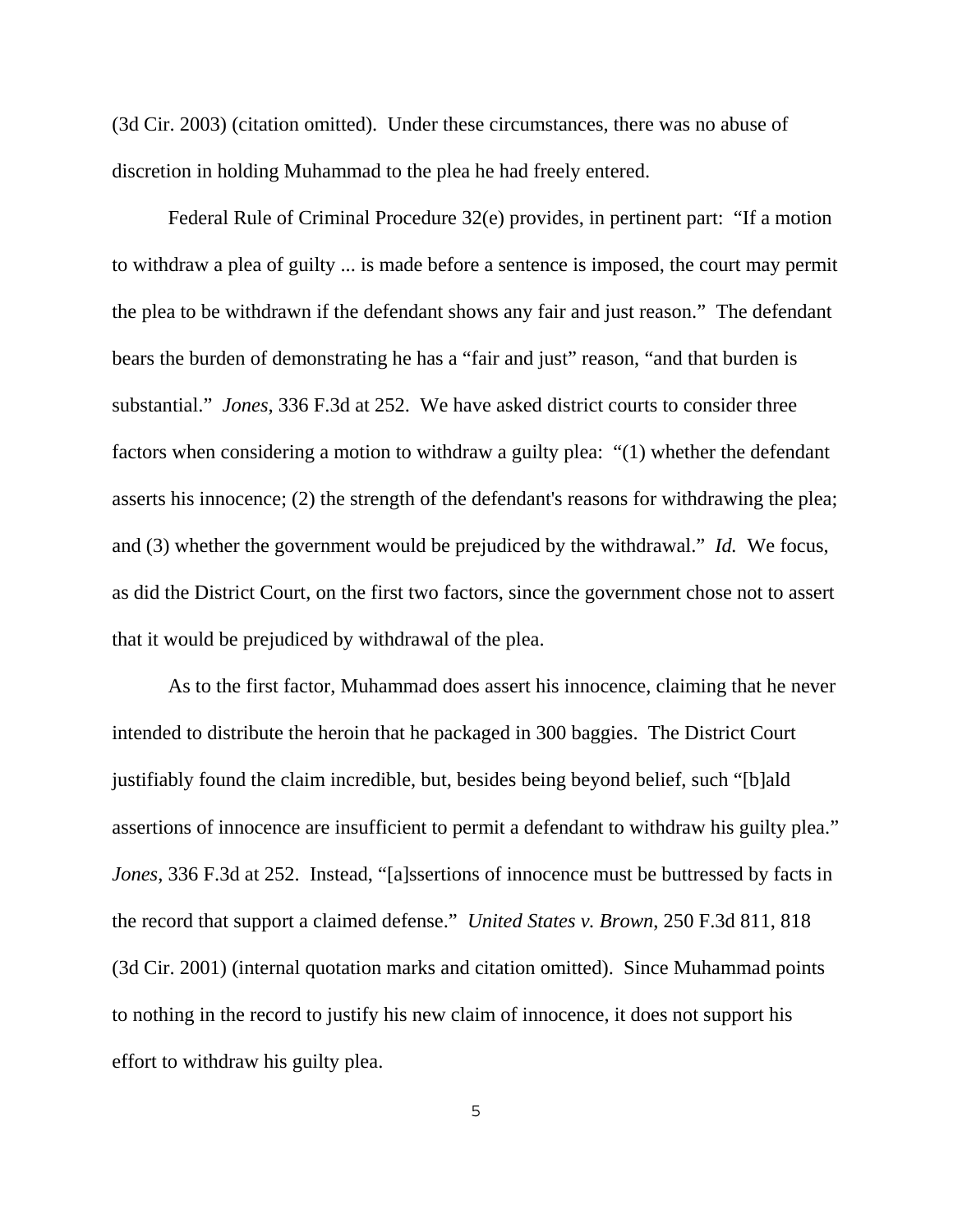As to the second factor, i.e., the strength of the reasons for withdrawal,

Muhammad again is unpersuasive. Leaving aside the repeated affirmations he gave about the knowing and voluntary character of his plea, his argument for withdrawal is hard to take seriously because it is fundamentally illogical. He admits that he is now taking a position about his guilt that is directly contrary to the one he asserted at his change of plea hearing, and the only explanation he has for the about-face is that his "contradictory positions are the result of his former counsel's failure to adequately advise him requisite to the guideline range." (Appellant's Brief at 11-12.) Whether Muhammad has any viable claim for post-conviction relief based on the allegation that his former counsel did not adequately explain sentencing possibilities to him is irrelevant to whether he is in fact guilty of the crimes with which he was charged. The potential penalties do not change historical facts, including what his intent was when he possessed the heroin he still admits he possessed. He admitted having the intent to distribute that heroin, and nothing he argues bears on that admission in the least.<sup>2</sup> "A shift in defense tactics, a change of mind, or the fear of punishment are not adequate reasons to impose on the government the expense, difficulty, and risk of trying a defendant who has already acknowledged his guilt

<sup>&</sup>lt;sup>2</sup>We note too that the only argument made about Muhammad's counsel being ineffective is that counsel failed to tell Muhammad he faced exposure to higher penalties as a career offender. Since the District Court determined that Muhammad would not be treated as a career offender, we are left to wonder what the basis is for the ineffective assistance argument and hence for the motion to withdraw.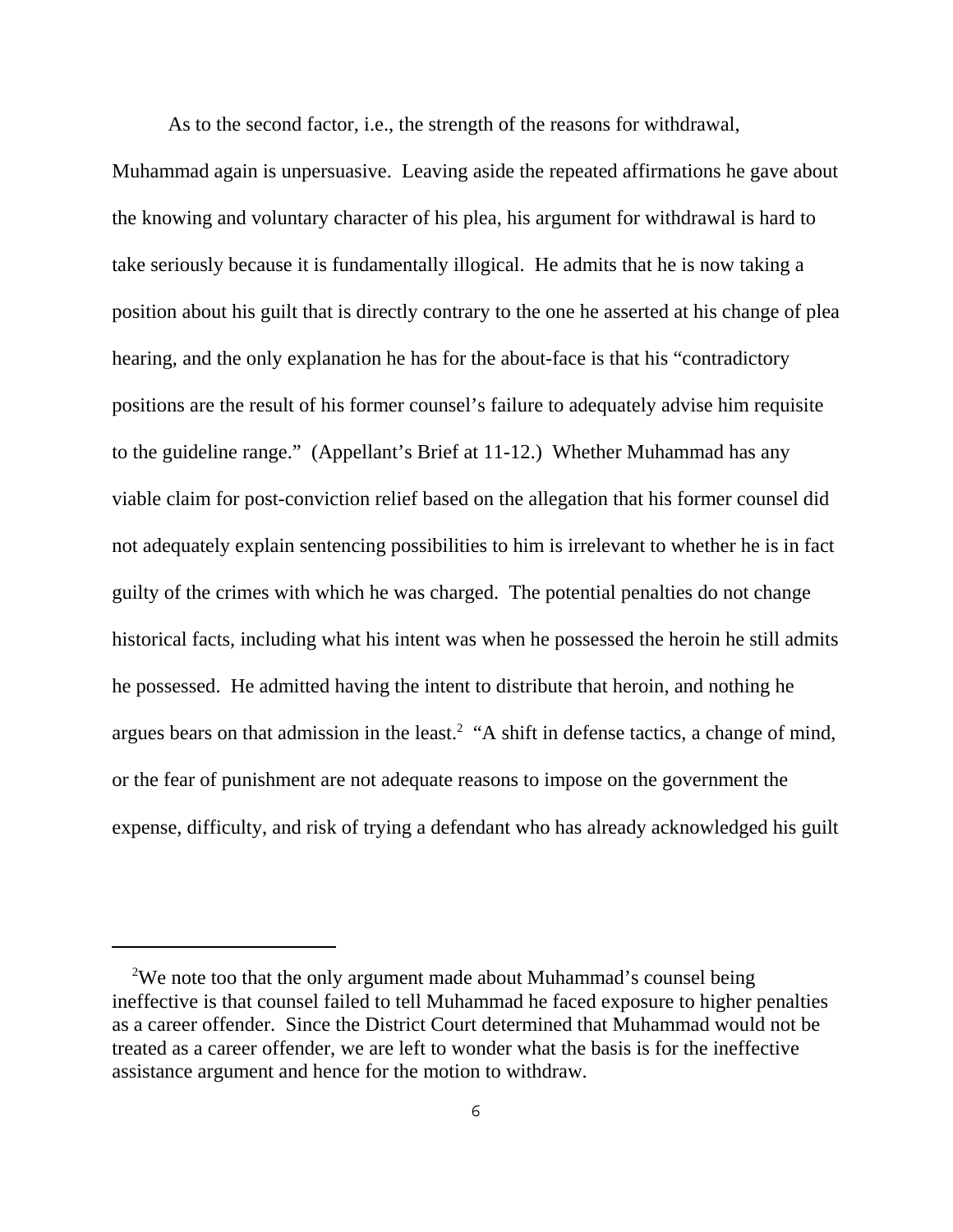by pleading guilty." *Brown,* 250 F.3d at 815 (internal quotation marks and citation omitted).

Muhammad's only other argument on appeal is that the District Court erroneously applied a stolen firearms enhancement while calculating the applicable Guidelines range. We look for clear error when reviewing a district court's factual findings related to sentencing. *United States v. Grier*, 475 F.3d 556, 570 (3d Cir. 2007) (*en banc*). Our review of a district court's interpretation of the Sentencing Guidelines is plenary. *Id.* "We review the District Court's application of the Guidelines to facts for abuse of discretion." *United States v. Tupone*, 442 F.3d 145, 149 (3d Cir. 2006) (citation omitted). The District Court did not abuse its discretion in imposing the stolen firearms enhancement in this case.

Section 2K2.1(b)(4) provides that a defendant's Guidelines offense level should be increased by two points if an unlawfully possessed firearm was stolen. In this case, the government provided at sentencing a police report stating that the firearm Muhammad possessed had been reported stolen. Muhammad complains that he was denied due process because the police report was hearsay and was provided only "moments before the [sentencing] hearing." (Appellant's Brief at 15.) The government points out in response, first, that the Federal Rules of Evidence do not apply at a sentencing proceeding. *See* 18 U.S.C. § 3661 ("No limitation shall be placed on the information concerning the background, character, and conduct of a person convicted of an offense which a court of the United States may receive and consider for the purpose of imposing